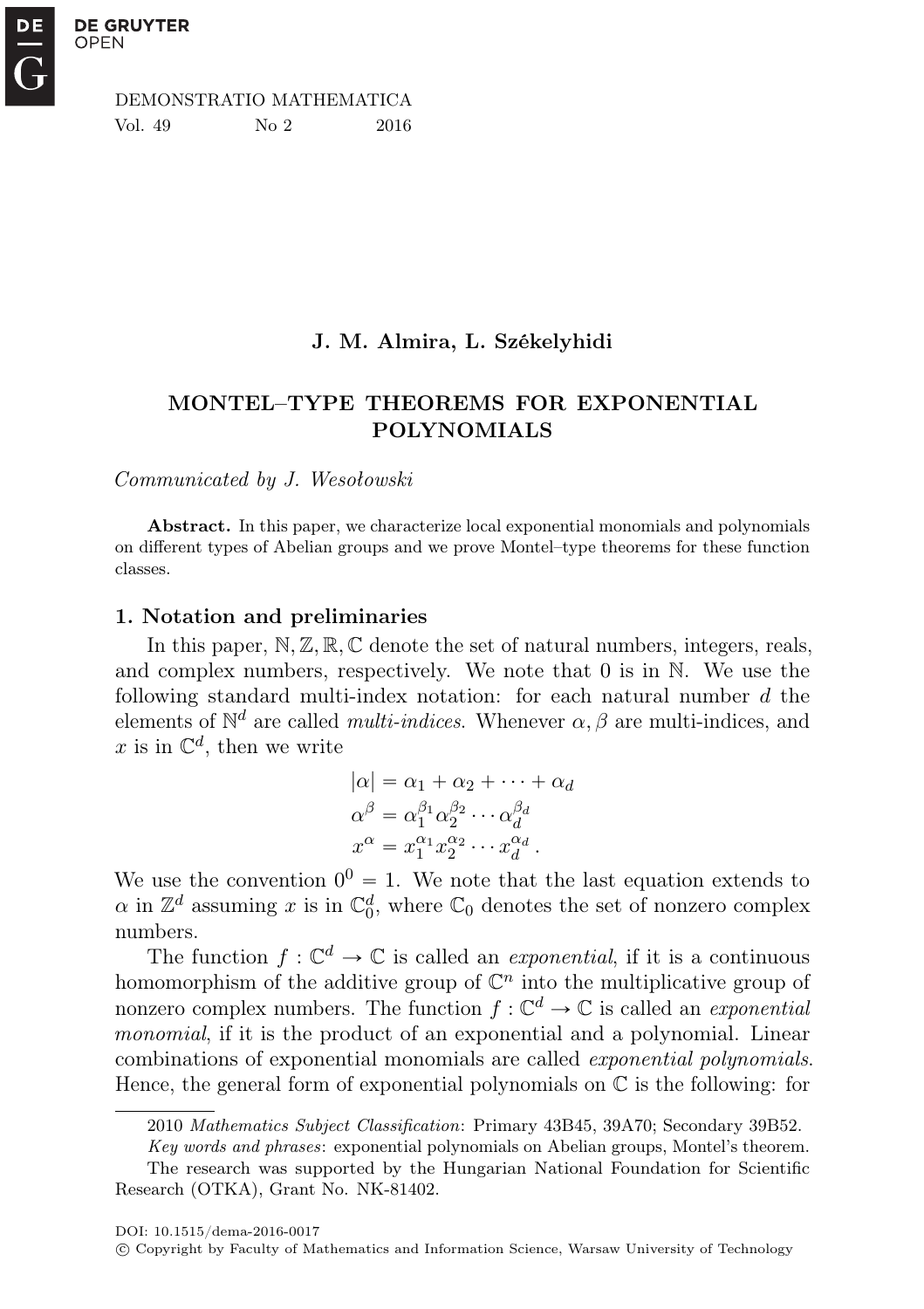each z in  $\mathbb{C}^d$ , we have

$$
f(z) = \sum_{|\alpha| \le N} a_{\alpha} z^{\alpha} e^{\langle \lambda, z \rangle},
$$

where N is a nonnegative integer,  $a_{\alpha}$  is a complex number for each  $|\alpha| \leq N$ , further  $\lambda$  is in  $\mathbb{C}^d$ , and  $\langle \lambda, z \rangle$  is the inner product in  $\mathbb{C}^d$ . In particular, the restrictions of exponential polynomials to  $\mathbb{Z}^d$  can be written in the form<br> $f(n) = \sum a_{\alpha} n^{\alpha} \lambda^n$ 

$$
f(n) = \sum_{|\alpha| \le N} a_{\alpha} n^{\alpha} \lambda^n
$$

for each *n* in  $\mathbb{Z}^d$ , where  $\lambda$  is in  $\mathbb{C}_0^d$ .

These concepts have natural extensions to any topological Abelian group in place of  $\mathbb{C}^d$ . On any topological Abelian group G we use the term exponential for a continuous complex homomorphism of G into the multiplicative topological group of nonzero complex numbers. However, the concept of "polynomial" can be generalized in several different ways. One depends on the concept of *additive function*, which is a continuous homomorphism of  $G$  into the additive topological group of complex numbers. A *polynomial* on  $G$  is a function having the form  $x \mapsto P(a_1(x), a_2(x), \ldots, a_k(x))$ , where  $P : \mathbb{C}^k \to \mathbb{C}$ is a complex polynomial in  $k$  variables, which we shall call in this paper an *ordinary polynomial*, and  $a_1, a_2, \ldots, a_k$  are additive functions. Finally, we call a function an exponential monomial, if it is the product of a polynomial and an exponential. In this case, if the polynomial is nonzero, then the exponential is unique, and we say that  $f$  corresponds to the exponential in question.

The other concept of polynomial is related to Fréchet's functional equation

(1) 
$$
\Delta_{y_1, y_2, ..., y_{n+1}} f(x) = 0,
$$

where *n* is a natural number,  $x, y_1, y_2, \ldots, y_{n+1}$  are in G, and  $\Delta_y$  stands for the difference operator defined by

$$
\Delta_y f(x) = f(x+y) - f(x)
$$

for each x, y in G and function  $f : G \to \mathbb{C}$ , further  $\Delta_{y_1, y_2, ..., y_{n+1}}$  denotes the product

$$
\Delta_{y_1,y_2,\dots,y_{n+1}}=\Delta_{y_1}\circ\Delta_{y_2}\circ\dots\circ\Delta_{y_{n+1}}.
$$

Sometimes the functional equation

$$
\Delta_y^{n+1} f(x) = 0,
$$

where *n* is a natural number,  $x, y$  are in  $G$ , is also called Fréchet's equation. Here  $\Delta_y^{n+1}$  denotes the  $n + 1$ -th iterate of  $\Delta_y$ . It turns out that (1) and (2) are equivalent for complex valued functions on any Abelian group, as it has been proved in  $|4|$  (see also  $|8|$ ).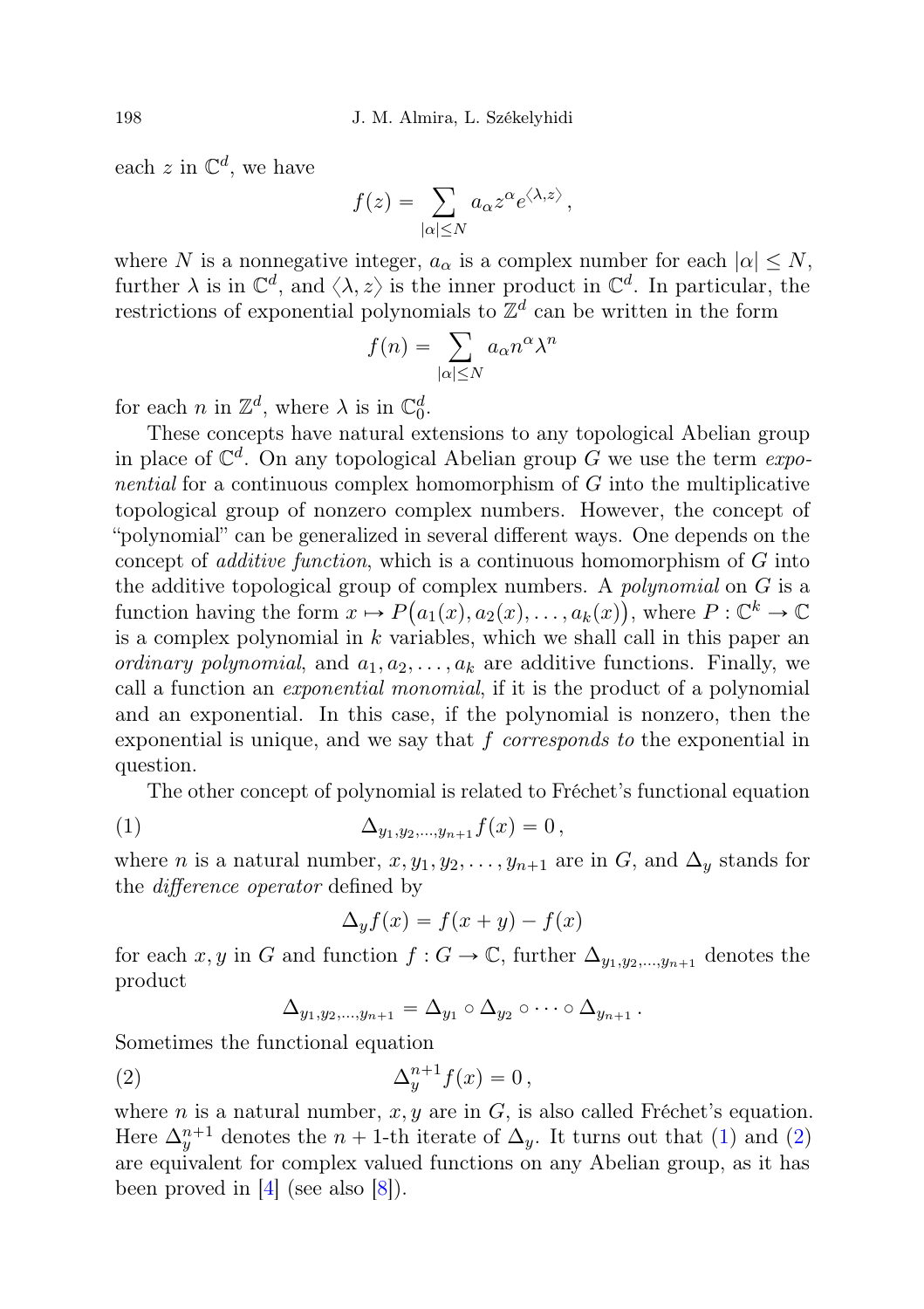The function  $f: G \to \mathbb{C}$  is called a *generalized polynomial*, if it satisfies (1) for each  $x, y_1, y_2, \ldots, y_{n+1}$  in G, and it is called a *generalized ex*ponential monomial, if it is the product of a generalized polynomial and an exponential. Here the exponential is unique again, assuming that the generalized polynomial is nonzero. We use the same terminology as above, that is, linear combinations of exponential monomials, resp. generalized exponential monomials are called exponential polynomials, resp. generalized exponential polynomials. It is known that on finitely generated Abelian groups every generalized polynomial is a polynomial (see e.g.  $[10, 12]$ ). It follows that on finitely generated Abelian groups every generalized exponential polynomial is an exponential polynomial. A function is called a local polynomial, a local exponential monomial, or a local exponential polynomial, if its restriction to every finitely generated subgroup is a polynomial, an exponential monomial, or an exponential polynomial, respectively.

Given a topological Abelian group  $G$ , the set of all continuous complex valued functions on G will be denoted by  $\mathcal{C}(G)$ . This space, equipped with the pointwise linear operations and with the topology of uniform convergence on compact sets, is a locally convex topological vector space. If  $G$  is discrete, then the corresponding topology is that of pointwise convergence. A subset of  $\mathcal{C}(G)$  is called translation invariant, if with every element f in this subset it also contains its translate  $\tau_y f$  for each y in G, where  $\tau_y f(x) = f(x + y)$ for each x, y in G. A closed translation invariant subspace in  $\mathcal{C}(G)$  is called a variety on G.

A basic result on varieties on  $G = \mathbb{Z}^d$  is the following (see [5]).

**THEOREM 1.** (Lefranc, 1958) In each variety on  $\mathbb{Z}^d$  the exponential monomials span a dense subspace.

An extension of Lefranc's Theorem 1 to finitely generated Abelian groups is obvious (see  $\left|11\right\rangle$ , Theorem 2.23, Theorem 2.24). It follows that every finite dimensional translation invariant linear space of complex valued functions on a finitely generated Abelian group consists of exponential polynomials. This theorem has the following generalization to topological Abelian groups (see e.g. [9, Theorem 10.1.], p. 78).

**THEOREM 2.** Every finite dimensional translation invariant space of continuous complex valued functions on a topological Abelian group consists of exponential polynomials.

Another important contribution to the subject is the theorem of P. M. Anselone and J. Korevaar in [3].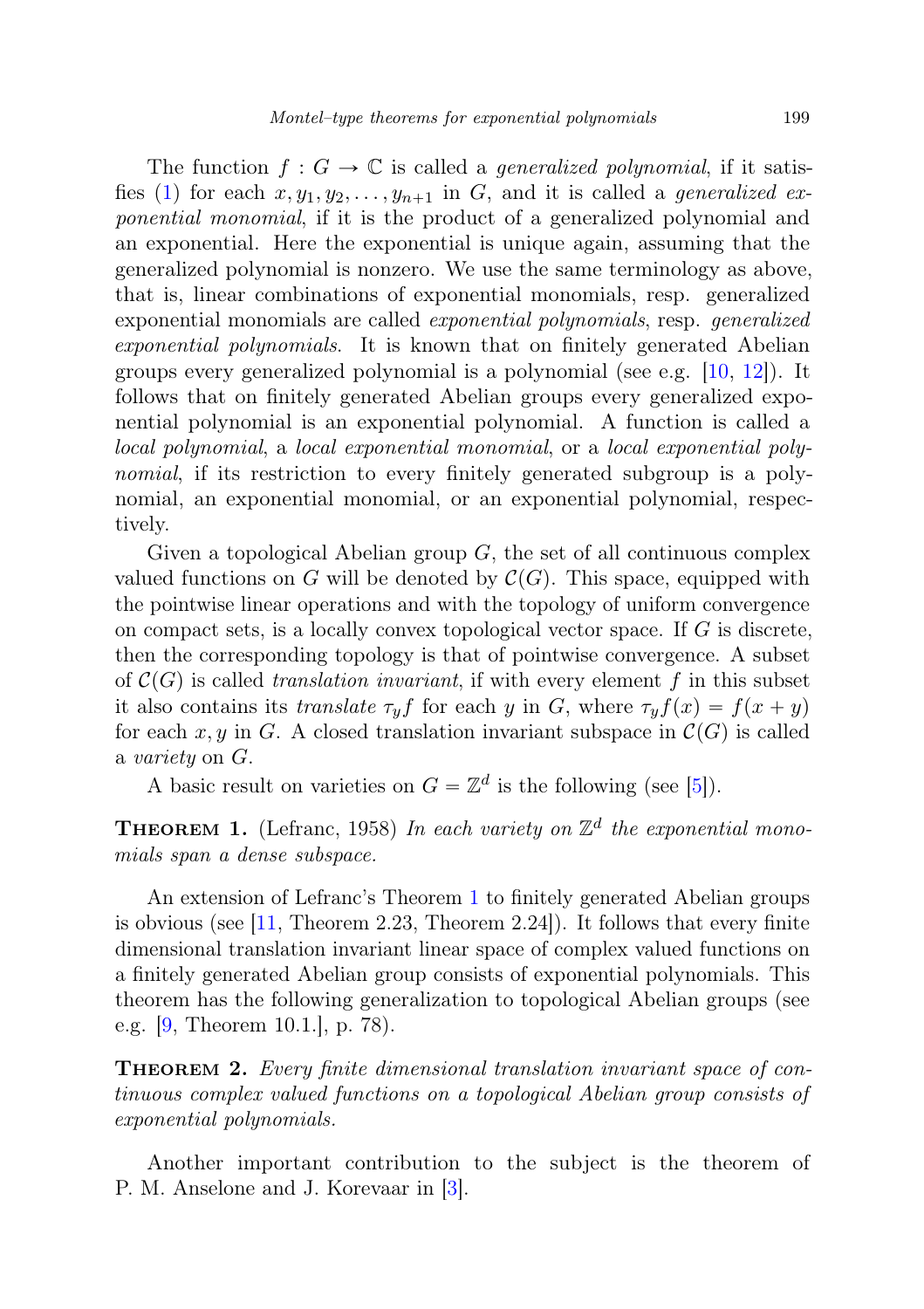**THEOREM 3.** (Anselone–Korevaar) Every finite dimensional translation invariant space of continuous complex valued functions, or complex valued Schwartz distributions on the reals consists of exponential polynomials.

For the characterization of exponential monomials we use modified difference operators as they have been introduced in  $[14]$  (see also  $[6, 7, 13]$ ). The definition follows.

Let G be an Abelian group and let  $f, \varphi : G \to \mathbb{C}$  be functions. For each  $x, y$  in G we define

$$
\Delta_{\varphi;y}f(x) = f(x+y) - \varphi(y)f(x) = (\tau_y - \varphi(y)\tau_0)f(x).
$$

Then  $\Delta_{\varphi,y}$  is called  $\varphi$ -modified difference operator or simply modified difference operator. The higher order modified difference operators are defined in an obvious way, as the products

$$
\Delta_{\varphi;y_1,y_2,\dots,y_{n+1}}=\Delta_{\varphi;y_1}\circ\Delta_{\varphi;y_2}\circ\dots\circ\Delta_{\varphi;y_{n+1}}\,,
$$

whenever *n* is a natural number and  $y_1, y_2, \ldots, y_{n+1}$  are arbitrary in G. In case of  $y = y_1, y_2, \ldots, y_{n+1}$  we use the notation  $\Delta_{\varphi; y}^{n+1}$  for the above product. We note that the translation operators  $\tau_y$  obviously commute, hence in this notation the increments  $y_1, y_2, \ldots, y_{n+1}$  can arbitrarily be reordered.

Modified difference operators can be used to characterize generalized exponential monomials and polynomials. For the details see [7, 13, 14]. Here we need the following simple result.

**THEOREM 4.** Let G be an Abelian group, n a natural number and let  $f, \varphi : G \to \mathbb{C}$  be functions. If f is nonzero, and it satisfies

(3)  $\Delta_{\varphi; y_1, y_2, ..., y_{n+1}} f(x) = 0$ 

for each  $x, y_1, y_2, \ldots, y_{n+1}$  in G, then  $\varphi$  is an exponential and f is a generalized exponential monomial corresponding to  $\varphi$ .

**Proof.** We prove by induction on n. The case  $n = 0$  has been proved in [14]. Suppose that  $n \geq 1$  and  $f \neq 0$  satisfies the above equation for each  $x, y_1, y_2, \ldots, y_{n+1}$  in G. If there exist elements  $y_1, y_2, \ldots, y_n$  in G such that the function  $g = \Delta_{\varphi; y_1, y_2, \dots, y_n} f$  is nonzero, then  $\Delta_{\varphi; y} g(x) = 0$  for each  $x, y$ in G, which implies that  $\varphi$  is an exponential, by the first part of the proof. On the other hand, if g is identically zero for every choice of  $y_1, y_2, \ldots, y_n$  in G, then  $\varphi$  is an exponential, by the induction hypothesis.

For the second statement we observe that

(4) 
$$
\Delta_{\varphi; y_1, y_2, \dots, y_{n+1}} f(x) = \varphi(x + y_1 + y_2 + \dots + y_{n+1}) \Delta_{y_1, y_2, \dots, y_{n+1}} (f \cdot \check{\varphi})(x)
$$

holds for each  $x, y_1, y_2, \ldots, y_{n+1}$  in G, which can be verified by easy calculation. Here  $\check{\varphi}$  is defined by  $\check{\varphi}(x) = \varphi(-x)$  for each x in G. Equation (4) implies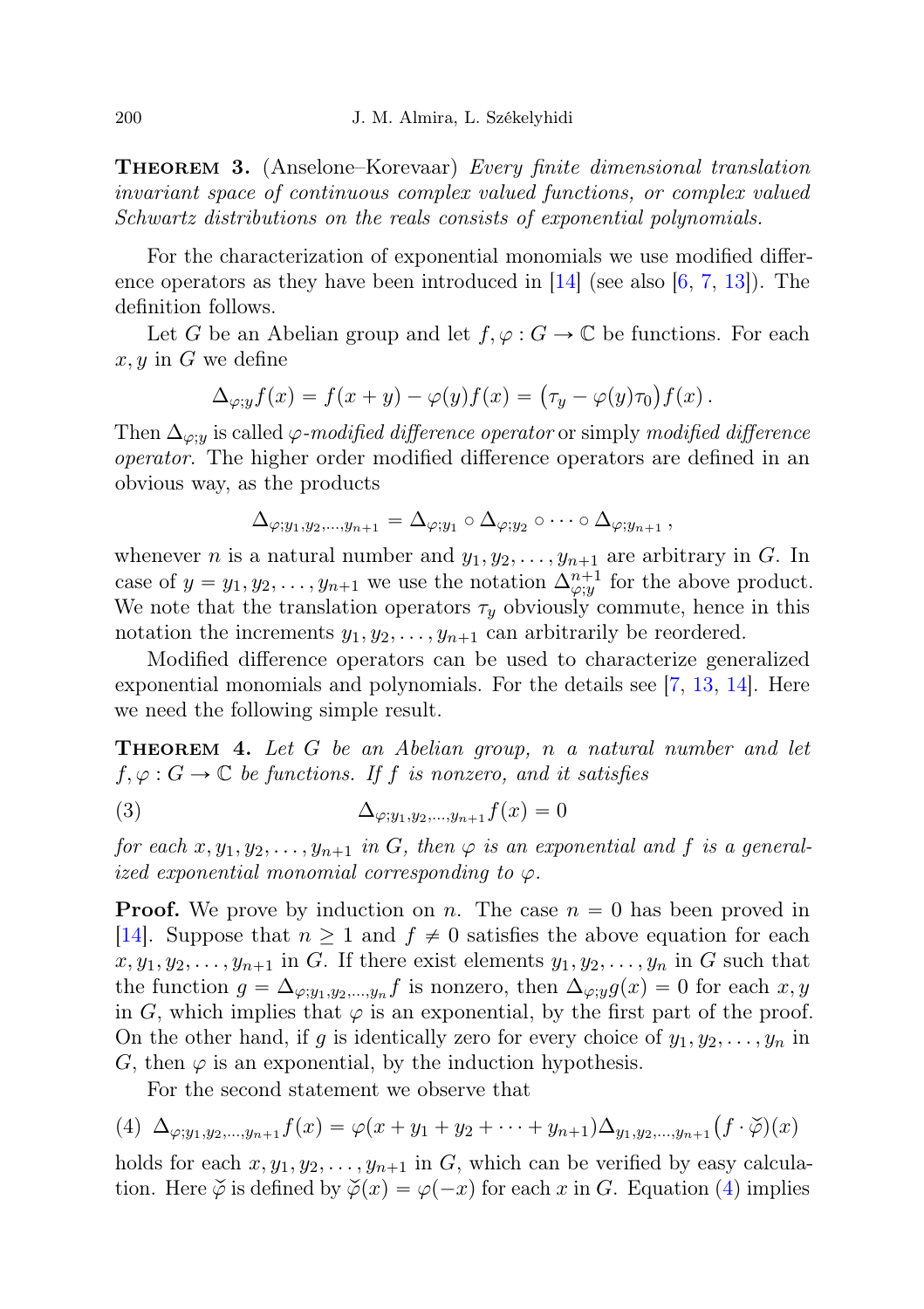that (3) holds if and only if the function  $f \cdot \check{\varphi}$  satisfies Fréchet's functional equation (1), that is,  $f = p \cdot \varphi$  with some generalized polynomial p.

### 2. A characterization of local exponential monomials

In this section, we prove a characterization theorem for local exponential monomials, which is based on the following theorem (see  $(2,$  Theorem 2):

**THEOREM 5.** Let G be an Abelian group. The function  $f: G \to \mathbb{C}$  is a local polynomial if and only if for each positive integer t, and elements  $g_1, g_2, \ldots, g_t$ in G there are natural numbers  $n_i$  for  $i = 1, 2, \ldots, t$  such that

$$
\Delta_{g_i}^{n_i+1} f(x) = 0
$$

holds for  $i = 1, 2, \ldots, t$  and for all x in the subgroup generated by  $g_1, g_2, \ldots, g_t$ .

Using this theorem we have the following result.

**THEOREM 6.** Let G be an Abelian group. The function  $f: G \to \mathbb{C}$  is a local exponential monomial if and only if there exists an exponential m on G, and for each positive integer t, and elements  $q_1, q_2, \ldots, q_t$  in G there are natural numbers  $n_i$  for  $i = 1, 2, \ldots, t$  such that

(6) 
$$
\Delta_{m;g_i}^{n_i+1} f(x) = 0
$$

holds for  $i = 1, 2, \ldots, t$  and for all x in the subgroup generated by  $g_1, g_2, \ldots, g_t$ .

**Proof.** To prove the sufficiency we apply the identity (4), which implies that for each positive integer t, and elements  $g_1, g_2, \ldots, g_t$  in G there are natural numbers  $n_i$  for  $i = 1, 2, \ldots, t$  such that

(7) 
$$
\Delta_{g_i}^{n_i+1}(f \cdot \widetilde{m})(x) = 0
$$

holds for  $i = 1, 2, \ldots, t$ , and for all x in the subgroup generated by  $g_1, g_2, \ldots, g_t$ . Indeed, exponentials never vanish, hence from (4) we immediately obtain (7). Applying Theorem 5, we get that  $f \cdot \tilde{m}$  is a local polynomial, which implies our statement.

For the proof of necessity, we observe that if  $f$  is a nonzero local exponential monomial on  $G$ , then for each finitely generated subgroup  $H$  there exists an exponential  $m_H$  on H and a natural number  $n_H$  such that

$$
\Delta_{m_H;h}^{n_H+1} f(x) = 0
$$

holds for each  $x, h$  in H. As f is nonzero, there exists a finitely generated subgroup  $H_0$  such that the restriction of f to  $H_0$  is nonzero. Let F denote the set of all finitely generated subgroups of  $G$ , which include  $H_0$ . Clearly,  $\bigcup \mathcal{F} = G$ . We define  $m : G \to \mathbb{C}$  by

$$
m(x)=m_H(x)\,
$$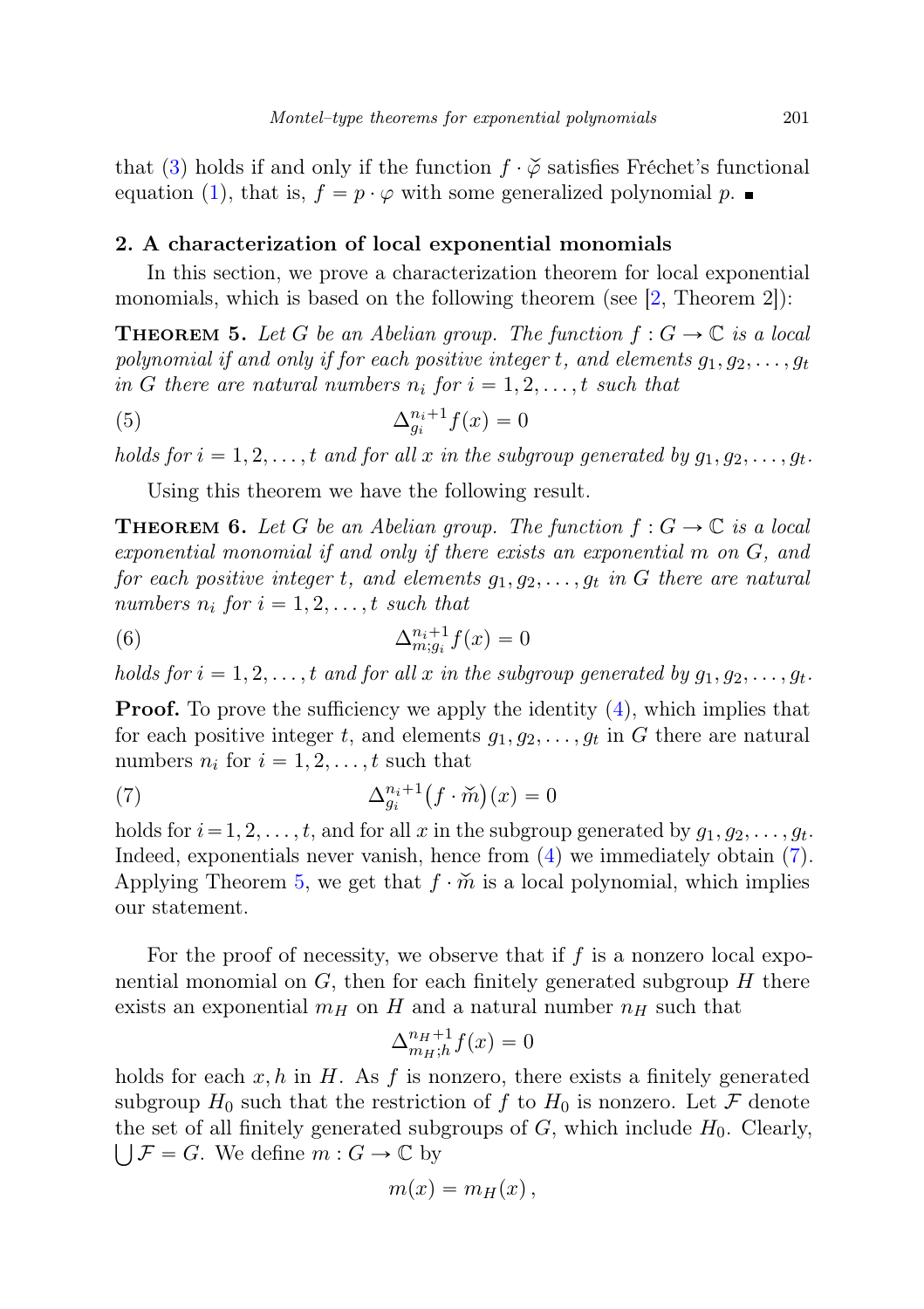whenever x is in H with H in F. It is obvious that m is well-defined on G. If x, y are in G, then there is an H in F such that x, y are in H, and we have

$$
m(x + y) = m_H(x + y) = m_H(x)m_H(y) = m(x)m(y),
$$

that is,  $m$  is an exponential on  $G$ . We have proved that if  $f$  is a local exponential monomial on  $G$ , then there exists an exponential  $m$  on  $G$ , and for each finitely generated subgroup  $H$  there exists a natural number  $n_H$ such that

$$
\Delta_{m;h}^{n_H+1} f(x) = 0
$$

holds for each  $x, h$  in  $H$ , which proves the necessity of our condition and our proof is complete.

In [2] we also proved the following result.

**THEOREM 7.** Let t be a positive integer, let  $h_1, h_2, \ldots, h_t$  be elements in  $\mathbb{R}^d$ and let  $n_1, n_2, \ldots, n_t$  be natural numbers. Suppose that the complex valued distribution u satisfies

$$
\Delta_{h_k}^{n_k+1} u = 0
$$

for  $k = 1, 2, \ldots, t$ . If the vectors  $h_1, h_2, \ldots, h_t$  generate a dense subgroup in  $\mathbb{R}^d$ , then f is an ordinary polynomial of degree at most  $n_1 + n_2 + \cdots + n_t + t - 1$ . In particular, generalized polynomials and local polynomials in distributional sense are ordinary polynomials.

Using this theorem, we obtain the following result exactly in the same way as above.

**THEOREM 8.** Let u be a complex valued distribution on  $\mathbb{R}^d$  and t a positive integer. If there exists an exponential m on  $\mathbb{R}^d$ , and there are elements  $g_1, g_2, \ldots, g_t$  generating a dense subgroup in  $\mathbb{R}^d$ , further there are natural numbers  $n_i$  for  $i = 1, 2, \ldots, t$  such that

(9) 
$$
\Delta_{m;g_i}^{n_i+1} u(x) = 0
$$

holds for  $i = 1, 2, \ldots, t$  and for all x in the subgroup generated by  $g_1, g_2, \ldots, g_t$ , then u is an exponential monomial.

We recall that if  $f : \mathbb{R}^d \to \mathbb{C}$  is a function, then  $\tau_h$  is defined by

$$
\tau_h f(x) = f(x+h),
$$

and if u is a complex valued distribution on  $\mathbb{R}^d$ , then

$$
(\tau_h u)(\phi) = u(\tau_{-h}\phi)\,,
$$

where  $x, h$  are in  $\mathbb{R}^d$  and  $\phi$  is an arbitrary test function. Then  $\tau_h u$  is again a distribution. Consequently, we have

$$
\Delta_{\varphi;h}u = (\tau_h - \varphi(h)\tau_0)u
$$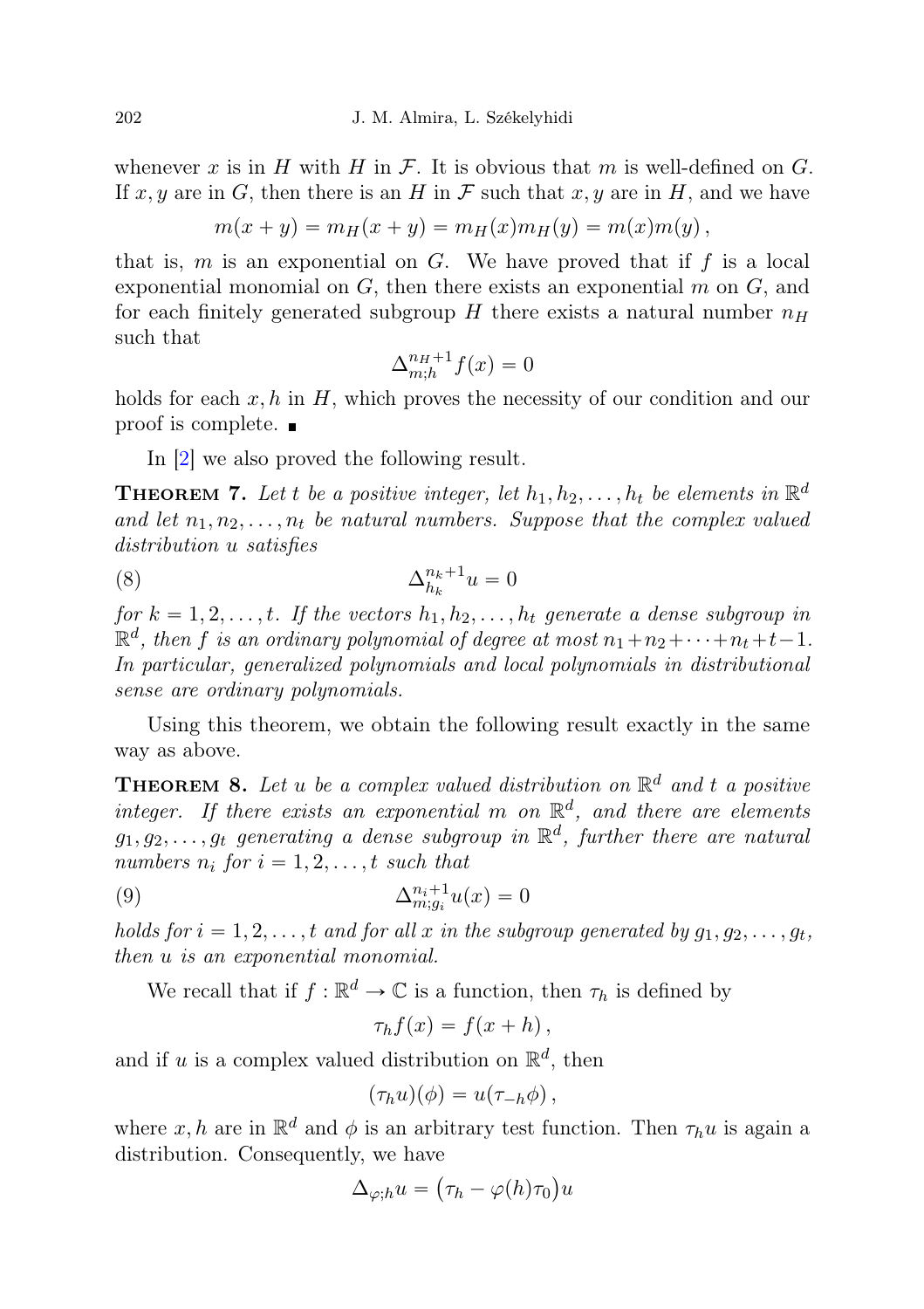for each distribution u, function  $\varphi : \mathbb{R}^d \to \mathbb{C}$  and element h in  $\mathbb{R}^d$ . Then the meaning of  $\Delta_{\varphi;h_1,h_2,...,h_s} u$  is obvious, too. Finally, when we claim that the distribution  $u$  is an exponential polynomial, we mean that there exists an exponential polynomial  $f : \mathbb{R}^d \to \mathbb{C}$  such that  $u = f$  in distributional sense. In particular, u is a locally integrable function and  $u(x) = f(x)$  almost everywhere.

We summarize our results in the following corollary.

**COROLLARY 9.** We suppose that  $t$  is a positive integer, and either of the following possibilities holds:

- (1) G is a finitely generated Abelian group with generators  $h_1, \ldots, h_t$ , and  $f: G \to \mathbb{C}$  is a function.
- (2) G is a topological Abelian group, in which the elements  $h_1, \ldots, h_t$  generate a dense subgroup in G, and  $f: G \to \mathbb{C}$  is a continuous function.
- (3)  $G = \mathbb{R}^d$ , the elements  $h_1, \ldots, h_t$  generate a dense subgroup, and f is a complex valued distribution on  $\mathbb{R}^d$ .

If there are natural numbers  $n_1, n_2, \ldots, n_t$ , and there is an exponential m:  $G \to \mathbb{C}$  such that f satisfies

$$
\Delta_{m;h_k}^{n_k}f=0
$$

for  $k = 1, 2, \ldots, t$ , then f is an exponential monomial corresponding to the exponential function m.

**Proof.** Case (1) follows directly from Theorem 6. Case (2) follows from Theorem 6 and Case (3) is Theorem 8.

# 3. Subspaces which are  $\Delta_{m;y}^s$ -invariant

A weak point in Corollary 9 is that we have to assume that  $m$  is an exponential. In the subsequent sections we shall weaken this hypothesis.

**LEMMA 10.** Given a vector space  $V$  of complex valued functions on  $G$ , and a function  $\varphi : G \to \mathbb{C}$ , the following statements are equivalent:

- (1) V is translation invariant, that is  $\tau_y f$  is in V for each y in G and f  $in V$ .
- (2) V is difference invariant, that is  $\Delta_y f$  is in V for each y in G and f  $in V$ .
- (3) V is  $\varphi$ -modified difference invariant, that is  $\Delta_{\varphi; y} f$  is in V for each y in  $G$  and  $f$  in  $V$ .

Consequently, if  $y_1, \dots, y_t$  generate G, and  $\Delta_{\varphi, y_k}(V) \subseteq V$  for  $k =$  $1, \dots, t$ , then V is translation invariant. Analogously, if G is a topological Abelian group,  $y_1, \dots, y_t$  generate a dense subgroup of G and  $V \subseteq C(G, \mathbb{C})$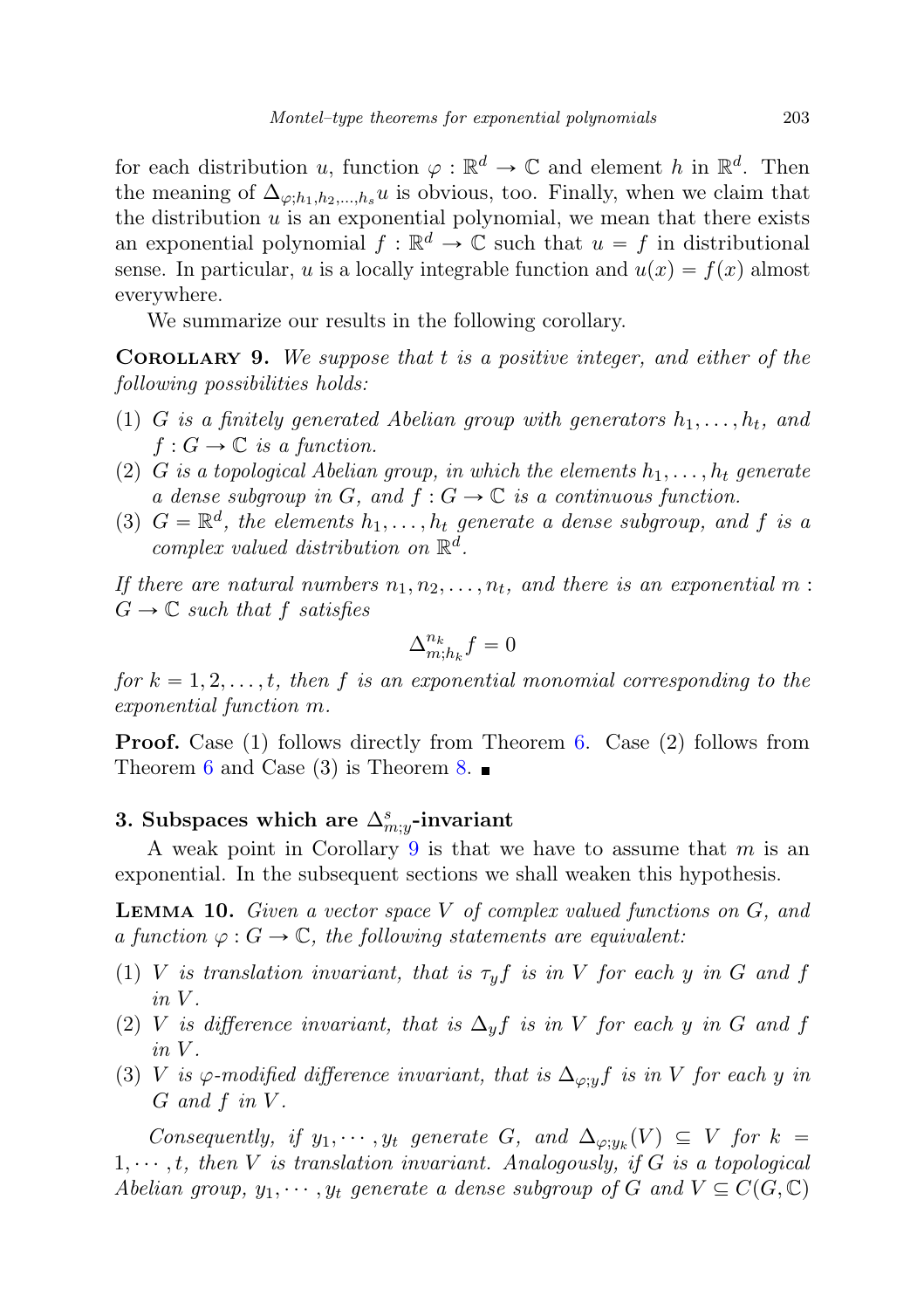satisfies  $\Delta_{\varphi; y_k}(V) \subseteq V$  for  $k = 1, \dots, t$ , then V is invariant by translations. In particular, if  $V$  is finite dimensional, then all its elements are exponential polynomials.

**Proof.** Indeed, if f belongs to V, then the function g defined by

$$
g(x) = \Delta_{\varphi; y} f(x) = f(x + y) - \varphi(y) f(x)
$$

belongs to V if and only if  $h(x) = \tau_y f(x) = f(x + y)$  is in V, since V is a vector space. ■

Obviously, Lemma 10 has an analogous version for the distributional setting.

**LEMMA 11.** Given a vector space V of complex valued distributions on  $\mathbb{R}^d$ , and a function  $\varphi : G \to \mathbb{C}$  the following statements are equivalent:

- (1) V is translation invariant, that is  $\tau_y u$  is in V for each y in G and u in  $V$ .
- (2) V is difference invariant, that is  $\Delta_y u$  is in V for each y in G and u in  $V$ .
- (3) V is  $\varphi$ -modified difference invariant, that is  $\Delta_{\varphi; y} u$  is in V for each y in  $G$  and  $u$  in  $V$ .

Consequently, if  $y_1, \dots, y_t$  generate  $\mathbb{R}^d$  and  $\Delta_{\varphi; y_k}(V) \subseteq V$  for  $k = 1, \dots, t$ , then V is translation invariant. In particular, if  $\overline{V}$  is finite dimensional, then all its elements are exponential polynomials.

Proof. For the first part of this result the proof of Lemma 10 applies. The last statement is Anselone-Koreevar's Theorem 3.

Given a vector space E, a subset  $V \subseteq E$ , a linear operator  $L : E \to E$ , and a natural number  $n$  we introduce the notation

$$
V_L^{[n]} = V + L(V) + \dots + L^n(V).
$$

As  $L^0$  is the identity operator, we have  $V_L^{[0]} = V$ .

Using a slightly different notation, the following technical result has been proved in [1, Lemma 2.1]:

**LEMMA 12.** Let E be a vector space,  $L : E \to E$  a linear operator, and let n be a positive integer. If V is an  $L^n$ -invariant subspace of E, then the linear space  $V_L^{[n]}$  $\mathcal{L}^{[n]}_L$  is L-invariant. Furthermore,  $V^{[n]}_L$  $L^{[n]}$  is the smallest L-invariant subspace of  $E$  containing  $V$ .

**Proof.** Let v be in  $V_L^{[n]}$  $L^{[n]}$ , then

(10) 
$$
v = v_0 + Lv_1 + \dots + L^{n-1}v_{n-1} + L^n v_n
$$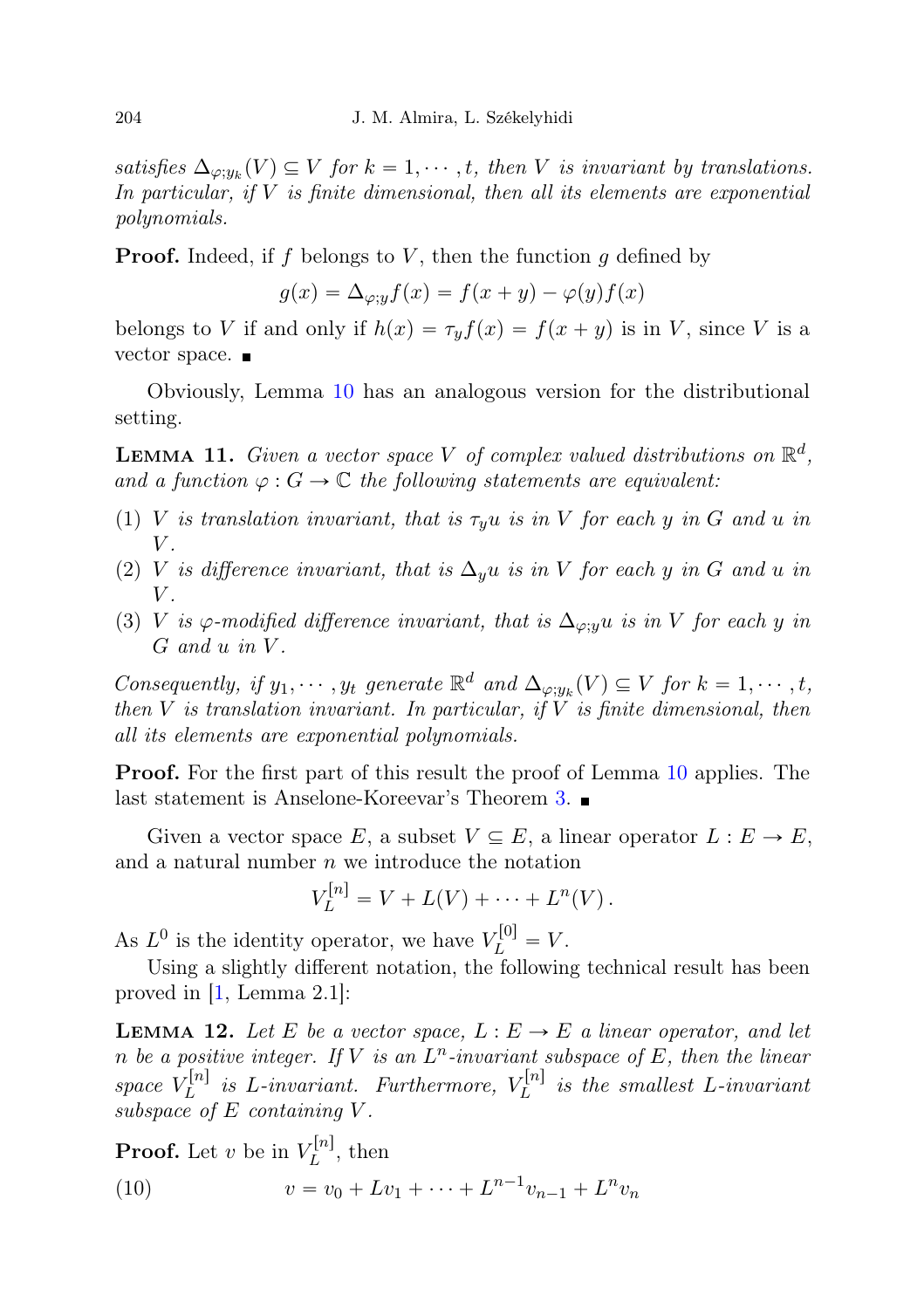with some elements  $v_0, v_1, \ldots, v_n$  in V. By the  $L^n$ -invariance of V, we have that  $L^n v_n = u$  is in V, hence it follows

$$
Lv = L(v_0 + u) + L^2v_1 + \cdots + L^nv_{n-1},
$$

and the right hand side is clearly in  $V_L^{[n]}$  $L^{[n]}$ . This proves that  $V_L^{[n]}$  $L^{[n]}$  is *L*-invariant. On the other hand, if  $W$  is an  $L$ -invariant subspace of  $E$ , which contains V, then  $L^k(V) \subseteq W$  for  $k = 1, 2, ..., n$ , hence the right hand side of (10) is in  $W$ .

Now we can prove the following result, which generalizes [1, Lemma 2.2]:

**LEMMA 13.** Let t be a positive integer, E a vector space,  $L_1, L_2, \cdots, L_t$ :  $E \to E$  pairwise commuting linear operators, and let  $s_1, \dots, s_t$  be natural numbers. Given a subspace  $V \subseteq E$  we form the sequence of subspaces

(11) 
$$
V_0 = V, \ \ V_i = (V_{i-1})_{L_i}^{[s_i]}, \ \ i = 1, 2, \ldots, t.
$$

If for  $i = 1, 2, ..., t$  the subspace V is  $L_i^{s_i}$ -invariant, then  $V_t$  is  $L_i$ -invariant, and it contains V. Furthermore,  $V_t$  is the smallest subspace of E containing V, which is  $L_i$ -invariant for  $i = 1, 2, \ldots, t$ .

**Proof.** First, we prove by induction on i that  $V_i$  is  $L_j^{s_j}$  $j^{s_j}$ -invariant and it contains V for each  $i = 0, 1, \ldots, t$  and  $j = 1, 2, \ldots, t$ . For  $i = 0$  we have  $V_0 = V$ , which is  $L_j^{s_j}$  $j^{\{s_j\}}$ -invariant for  $j = 1, 2, \ldots, t$ , by assumption.

Suppose that  $i \geq 1$ , and we have proved the statement for  $V_{i-1}$ . Now we prove it for  $V_i$ . If v is in  $V_i$ , then we have

$$
v=u_0+L_iu_1+\cdots+L_i^{s_i}u_{s_i},
$$

where  $u_j$  is in  $V_{i-1}$  for  $j = 0, 1, \ldots, s_i$ . It follows for  $j = 1, 2, \ldots, t$ 

$$
L_j^{s_j}v = (L_j^{s_j}u_0) + L_i(L_j^{s_j}u_1) + \cdots + L_i^{s_i}(L_j^{s_j}u_{s_i}).
$$

Here we used the commuting property of the given operators, which obviously holds for their powers, too. By the induction hypothesis, the elements in the brackets on the right hand side belong to  $V_{i-1}$ , hence  $L_j^{s_j}$  $j^{s_j}v$  is in  $V_i$ , that is,  $V_i$  is  $L_j^{s_j}$ <sup>*s*<sub>j</sub></sup>-invariant. As  $V_i$  includes  $V_{i-1}$ , we also conclude that V is in  $V_i$ , and our statement is proved.

Now we have

$$
V_t = V_{t-1} + L_t(V_{t-1}) + \cdots + L_t^{s_t}(V_{t-1}),
$$

and we apply the previous lemma: as  $V_{t-1}$  is  $L_t^{s_t}$ -invariant, we have that  $V_t$ is  $L_t$ -invariant.

Let us now prove the invariance of  $V_t$  under the operators  $L_i$   $(j < t)$ . Since  $V_1$  is clearly  $L_1$ -invariant, by Lemma 12, an induction process gives that  $V_{t-1}$  is  $L_i$ -invariant for  $1 \leq i \leq t-1$ . Thus, if we take  $1 \leq i \leq t-1$ , then we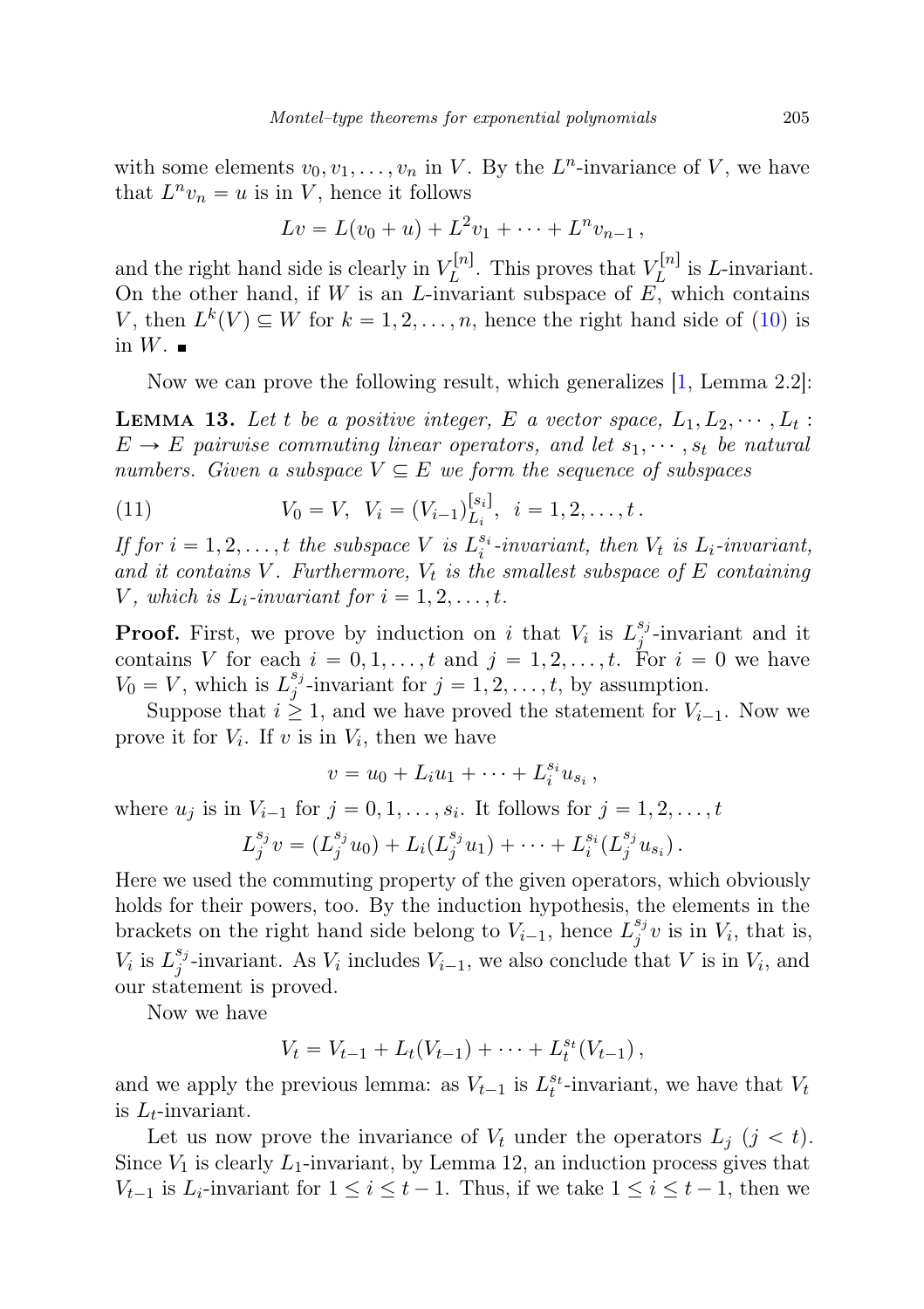can use that  $L_i L_t = L_t L_i$  and  $L_i(V_{t-1})$  is a subset of  $V_{t-1}$  to conclude that

$$
L_i(V_t) = L_i(V_{t-1}) + L_t(L_i(V_{t-1})) + \cdots + L_t^{s_t}(L_i(V_{t-1}))
$$
  
\n
$$
\subseteq V_{t-1} + L_t(V_{t-1}) + \cdots + L_t^{s_t}(V_{t-1}) = V_t,
$$

which completes this part of the proof.

Suppose that W is a subspace in E such that  $V \subseteq W$ , and W is  $L_i$ invariant for  $j = 1, 2, ..., t$ . Then, obviously, all the subspaces  $V_i$  for  $i =$  $1, 2, \ldots, t$  are included in W. In particular,  $V_t$  is included in W. This proves that  $V_t$  is the smallest subspace in E, which includes V, and which is invariant with respect to the family of operators  $L_i$ . Consequently, it follows that  $V_t$  is uniquely determined by  $V$ , and by the family of the operators  $L_i$ , no matter how we label these operators.  $\blacksquare$ 

**THEOREM 14.** We suppose that t is a positive integer, and either of the following possibilities holds:

- (1) G is a finitely generated Abelian group with generators  $h_1, \ldots, h_t$ , and V is a finite dimensional vector space of complex valued functions on G.
- (2) G is a topological Abelian group, in which the elements  $h_1, \ldots, h_t$  generate a dense subgroup, and V is a finite dimensional vector space of continuous complex valued functions on G.
- (3)  $G = \mathbb{R}^d$ , the elements  $h_1, \ldots, h_t$  generate a dense subgroup in G, and V is a finite dimensional vector space of complex valued distributions on  $\mathbb{R}^d$ .

If there are natural numbers  $n_1, n_2, \ldots, n_t$ , and there is a function  $\varphi : G \to \mathbb{C}$ such that  $\Delta^{n_k+1}_{\omega \cdot h_k}$  $\mathcal{P}_{\varphi,h_k}^{n_k+1}(V) \subseteq V$  holds for  $k = 1, 2, \ldots, t$ , then V is included in a finite dimensional translation invariant linear space. In particular, V consists of exponential polynomials.

**Proof.** We apply Lemma 13 with  $L_i = \Delta_{\varphi; h_i} : E \to E, i = 1, \dots, t$ , to conclude that, with the notation  $W = V_t$ , we have  $V \subseteq W$ , and W is a finite dimensional subspace satisfying  $\Delta_{\varphi;h_i}(W) \subseteq W, i = 1, 2, \cdots, t$ . The hypotheses on  $\{h_1, \dots, h_t\}$  and Lemmas 10, 11 imply that W is translation invariant. Theorems 1, 2, and 3 guarantee that  $W$  consists of exponential polynomials. In particular, V consists of exponential polynomials, too.  $\blacksquare$ 

### 4. A Montel–type theorem for exponential monomials

**THEOREM 15.** We suppose that t is a positive integer, and either of the following possibilities holds:

- (1) G is a finitely generated Abelian group with generators  $h_1, \ldots, h_t$ , and  $f: G \to \mathbb{C}$  is a nonzero function.
- (2) G is a topological Abelian group, in which the elements  $h_1, \ldots, h_t$  generate a dense subgroup, and  $f: G \to \mathbb{C}$  is a nonzero continuous function.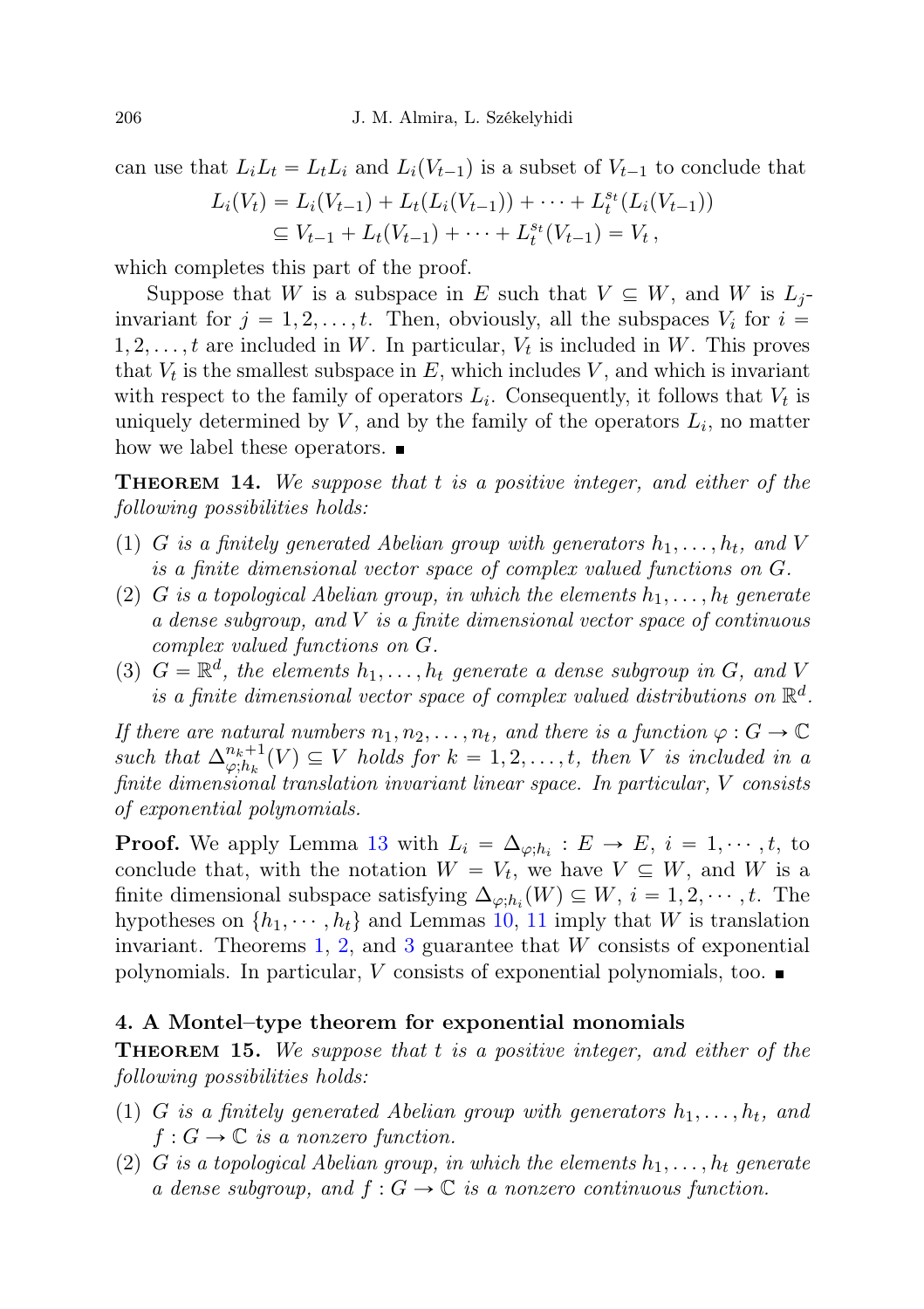(3)  $G = \mathbb{R}^d$ , the elements  $h_1, \ldots, h_t$  generate a dense subgroup in G, and f is a nonzero complex valued distribution on  $\mathbb{R}^d$ .

If there are natural numbers  $n_1, n_2, \ldots, n_t$ , and there is a function  $\varphi : G \to \mathbb{C}$ such that

$$
\Delta_{\varphi;h_k}^{n_k+1}f=0, \ \ k=1,\ldots,t,
$$

then f is an exponential monomial. Furthermore, if  $e : G \to \mathbb{C}$  is the exponential function associated to f, then  $\varphi(h_i) = e(h_i)$ ,  $i = 1, \dots, t$ . Consequently, if  $\Delta_{\varphi;y}^{n+1} f(x) = 0$  for all  $x, y$  in  $G$ , then  $\varphi = e$ .

**Proof.** Let us prove  $(1)$ . The other cases are direct consequences of this one. It follows from Theorem  $14$  that f is an exponential polynomial:

(12) 
$$
f(x) = \sum_{i=1}^{s} p_i(x)e_i(x),
$$

where  $e_1, \dots, e_s : G \to \mathbb{C}$  are exponentials with  $e_i \neq e_j$  whenever  $i \neq$ j, further  $p_1, \dots, p_s : G \to \mathbb{C}$  are polynomials, of degrees  $k_1, k_2, \dots, k_s$ , respectively. We can assume, with no loss of generality, that  $k_i \geq n_i$  for all i and

$$
p_i(x) = \sum_{|\alpha| \le k_i} c_{i,\alpha} a(x)^{\alpha}
$$

where  $a(x) = (a_1(x), a_2(x), \dots, a_d(x))$ , and the functions  $a_1, \dots, a_d : G \to \mathbb{C}$ are additive and linearly independent, further  $c_{i,\alpha}$  is a complex number for each multi-index  $\alpha \in \mathbb{N}^d$ . Under such conditions it is known (see [9], Lemma 4.8, p. 44) that the functions in the set

(13) 
$$
B = \{a^{\alpha}e_k, \ 0 \leq |\alpha| \leq k_i \text{ and } i = 1, 2, \cdots, s\}
$$

are linearly independent, hence they form a basis of the generated vector space, which we denote by  $\mathcal{E} = \text{span } B$ . Furthermore, f is in  $\mathcal{E}$ , by construction.

We consider the linear map  $\Delta_{\varphi,h} : \mathcal{E} \to \mathcal{E}$  induced by the operator  $\Delta_{\varphi,h}$ , when restricted to  $\mathcal{E}$ . Obviously,  $\mathcal{E} = E_1 \oplus E_2 \oplus \cdots \oplus E_s$ , where

$$
E_j = \operatorname{span} \{ a^{\alpha} e_i \}_{0 \leq |\alpha| \leq k_i}, \ j = 1, 2, \cdots, s.
$$

Furthermore,  $\Delta_{\varphi;h}(E_j) \subseteq E_j$  for  $j = 1, 2, \dots, s$ , since

$$
q_{\alpha,h}(x) = \Delta_h a(x)^\alpha = (a(x) + a(h))^\alpha - a(x)^\alpha
$$

is a polynomial of degree at most  $|\alpha| - 1$ , and

$$
\Delta_{\varphi;h}(a(x)^{\alpha}e_k(x)) = ((a(x) + a(h))^{\alpha}e_k(h) - m(h)a(x)^{\alpha})e_k(x)
$$
  
= 
$$
(a(x)^{\alpha}(e_k(h) - m(h)) + q_{\alpha,h}(x)e_k(h))e_k(x).
$$

It follows that for each h in G and  $p \geq 1$ , the operator  $\Delta_{\omega}^{p}$  $_{\varphi,h}^p$  also satisfies the relation  $\Delta^p_\mu$  $\mathcal{L}_{\varphi,h}^p(E_j) \subseteq E_j$  whenever  $j = 1, 2, \cdots, s$ , hence if g is in  $\mathcal{E}$ , then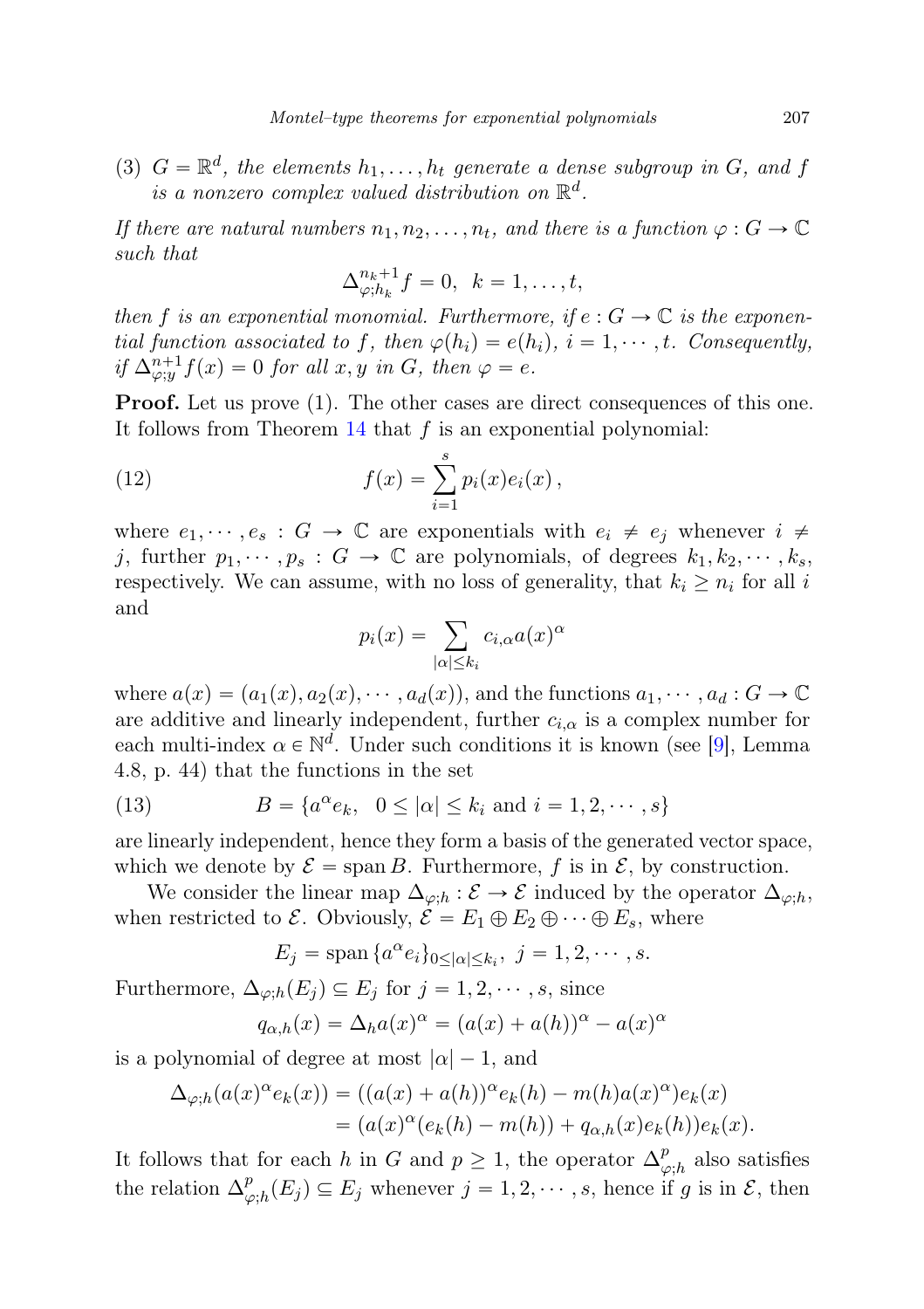$\Delta^p_{\alpha}$  $_{\varphi,h}^p(g) = 0$  if and only if  $\Delta_{\varphi,h}^p b_j = 0$ , where  $g = b_1 + \cdots + b_s$ , with  $b_j$  in  $E_j$ for  $j = 1, 2, \dots, s$ .

Let j be in  $\{1, \dots, s\}$ , and we consider the restriction of the operator  $\Delta_{\varphi;h}$  to  $E_j$ , denoting it by the same symbol. We order the basis  $B_j =$  ${a^{\alpha}e_j}_{0 \leq |\alpha| \leq k_j}$  of  $E_j$  by the graded lexicographic order:

$$
a^{\alpha}e_j \leq_{grlex} a^{\gamma}e_j
$$

if and only if

$$
|\alpha| \le |\gamma|
$$
 or  $(|\alpha| = |\gamma|$  and  $\alpha \leq_{lex} \gamma$ ),

where  $\leq_{lex}$  refers to the *lexicographic order*. The matrix  $A_j$  associated to the operator  $\Delta_{\varphi,h}$  with respect to this basis is upper triangular, and the entries in its main diagonal are all equal to  $d_i(h) = e_i(h) - \varphi(h)$ . Obviously, this implies that if  $\varphi(h) \neq e_j(h)$ , then  $d_j(h) \neq 0$ , so that the restriction of  $\Delta_{\varphi;h}$ to  $E_j$  is invertible. In particular, if  $\Delta_{\varphi,h}b_j = 0$  for some  $b_j$  in  $E_j$ , then  $b_j = 0$ .

Let  $f = b_1 + \cdots + b_s$  be in  $\mathcal{E}$  such that  $\Delta_{\omega}^{s_j}$  $\int_{\varphi;h_j}^{s_j} f = 0$  for all j. Then  $\Delta^{s_j}_{\omega}$  $\psi_{\varphi,h_j}^{s_j}b_i = 0$  for all  $1 \leq i \leq s$  and all  $1 \leq j \leq t$ . Thus, if  $b_{i_1}, b_{i_2} \neq 0$  with  $i_1 \neq i_2$ (so that f is not an exponential monomial) and we take  $j \in \{1, \dots, t\}$ , then  $\Delta^{s_j}_{\omega}$  $\varphi_{\beta,h_j} b_{i_1} = 0$  with  $b_{i_1} \neq 0$  implies that  $\varphi(h_j) = e_{i_1}(h_j)$ . The same argument, when applied to  $b_{i_2}$ , shows that  $\varphi(h_j) = e_{i_2}(h_j)$ . Hence  $e_{i_1}(h_j) = e_{i_2}(h_j)$  for all  $1 \leq j \leq t$ . As  $\{h_1, \dots, h_t\}$  generates G and  $e_{i_1}, e_{i_2}$  are homomorphisms, this implies  $e_{i_1} = e_{i_2}$ , which is a contradiction. It follows that f is an exponential monomial. Furthermore, we have also proved that if  $f = b_{k_0}$ , then  $\varphi(h_j) = e_{k_0}(h_j)$  for all j. This ends the first part of the proof.

If we assume that  $\Delta_{\varphi;y}^{n+1} f(x) = 0$  for all x, y in G, then we can add this y to the system  $\{h_i\}_{i=1}^t$  to get a generating set of G with  $t+1$  elements, and then we apply the result to infer  $\varphi(y) = e_{k_0}(y)$ . This proves that  $\varphi = e_{k_0}$  is an exponential.

The following corollary is evident.

**COROLLARY 16.** Let G be an Abelian group and assume that  $\Delta_{\varphi;h}^{n+1} f = 0$ admits a nonzero solution f. Then  $\varphi$  is an exponential on G.

## 5. Montel–type theorem for exponential polynomials and a characterization of local exponential polynomials

Let G be an Abelian group, and let H be the subgroup of  $G$  generated by the elements  $\{g_1, \dots, g_t\}$  of G, further let  $\{n_{i,k}\}_{1\leq i\leq r, 1\leq k\leq t}$  be a finite set of natural numbers. We say that the complex valued functions  $\{\varphi_k\}_{k=1}^r$  on H form a minimal set of functions for the functional equation

(14) 
$$
\Delta_{\varphi_1; g_{i_1}}^{n_{1,i_1}+1} \Delta_{\varphi_2; g_{i_2}}^{n_{2,i_2}+1} \cdots \Delta_{\varphi_r; g_{i_r}}^{n_{r,i_r}+1} f(x) = 0
$$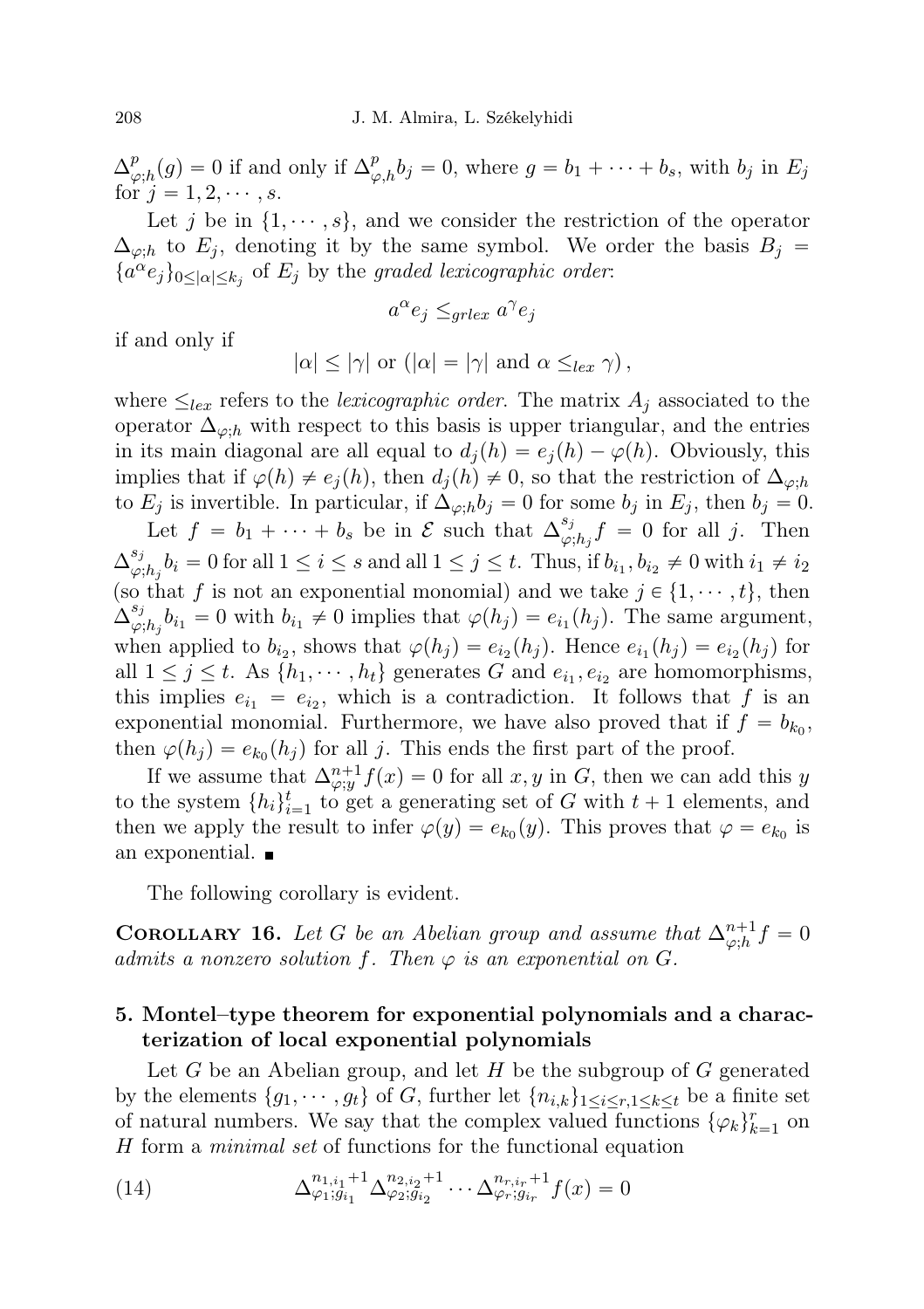with  $1 \leq i_k \leq t, k = 1, \cdots, r$ , if  $f : G \to \mathbb{C}$  is a function satisfying equation (14) for each x in H, and either  $r = 1$  and  $f|_H \neq 0$ , or  $r \geq 2$  and for each k in  $\{1, \dots, r\}$ , there exist natural numbers  $1 \le a_j \le t$  and j in  $\{1, \dots, k-1, k+1, \dots, t\}$  such that

$$
\Delta_{\varphi_1;g_{a_1}}^{n_{1,a_1}+1} \cdots \Delta_{\varphi_{k-1};g_{a_{k-1}}}^{n_{k-1,a_{k-1}}+1} \Delta_{\varphi_{k+1};g_{a_{k+1}}}^{n_{k+1,a_{k+1}}+1} \cdots \Delta_{\varphi_r,g_{a_r}}^{n_{r,a_r}+1} f(x_0) \neq 0
$$

for some  $x_0$  in H.

**THEOREM 17.** Suppose that one of the following cases holds:

- (1) G is an Abelian group generated by the subset  $\{g_1, \dots, g_t\}$ , and  $f : G \to \mathbb{C}$ is a nonzero function.
- (2) G is a topological Abelian group in which the subset  $\{g_1, \dots, g_t\}$  generates a dense subgroup, and  $f: G \to \mathbb{C}$  is a nonzero continuous function.
- (3)  $G = \mathbb{R}^d$ , in which the subset  $\{g_1, \dots, g_t\}$  generates a dense subgroup, and f is a nonzero complex valued distribution.

Suppose moreover that there exist natural numbers  $\{n_{i,k}\}_{1\leq i\leq r, 1\leq k\leq t}$  and functions  $\varphi_k : G \to \mathbb{C}$  such that (14) holds for  $1 \leq i_k \leq t$ ,  $k = 1, \dots, r$ , and for each x in G.

Then the following statements hold:

(i) f is an exponential polynomial of the form

$$
f = \sum_{i=1}^{N} p_i e_i,
$$

where  $p_i$  is a polynomial, and  $e_i$  is an exponential for  $i = 1, \dots, N$ .

(ii) If  $\{\varphi_k\}_{k=1}^r$  is a minimal set of functions for the functional equation (14), then there exist exponential functions  $m_k : G \to \mathbb{C}$  such that  $m_k(g_i) = \varphi_k(g_i)$  for all  $i = 1, 2, \ldots, t$  and  $k = 1, 2, \ldots, r$ . Moreover, if the functions  $\varphi_k$  also satisfy the equation

$$
\Delta_{\varphi_1; y_1}^{n_1+1} \Delta_{\varphi_2; y_2}^{n_2+1} \cdots \Delta_{\varphi_r; y_r}^{n_r+1} f(x) = 0
$$

for all  $x, y_1, \dots, y_r$  in G, then  $\varphi_k$  is an exponential function for  $k =$  $1, 2, \ldots, r$ , further  $N \leq r$  and, possibly by renumbering the m's, we have  $e_k(g_i) = \varphi_k(g_i)$  for all  $1 \leq i \leq t, 1 \leq k \leq N$ .

**Proof.** We prove  $(1)$  as the other cases are direct consequences of this statement. First we prove (*i*). By induction, we show that if f satisfies (14) with some functions  $\varphi_k : G \to \mathbb{C}$   $(k = 1, 2, \ldots, r)$ , then f is an exponential polynomial. This claim has already been proved for  $r = 1$ , so that we assume  $r \geq 2$  and we let  $h_i = \Delta_{\varphi_1;g_i}^{n_1,i+1} f$ . Then

$$
(15) \qquad \Delta_{\varphi_2; g_{i_2}}^{n_{2,i_2}+1} \cdots \Delta_{\varphi_r; g_{i_r}}^{n_{r,i_r}+1} h_i(x) = \Delta_{\varphi_1; g_i}^{n_{1,i}+1} \Delta_{\varphi_2; g_{i_2}}^{n_{2,i_2}+1} \cdots \Delta_{\varphi_r; g_{i_r}}^{n_{r,i_r}+1} f(x) = 0
$$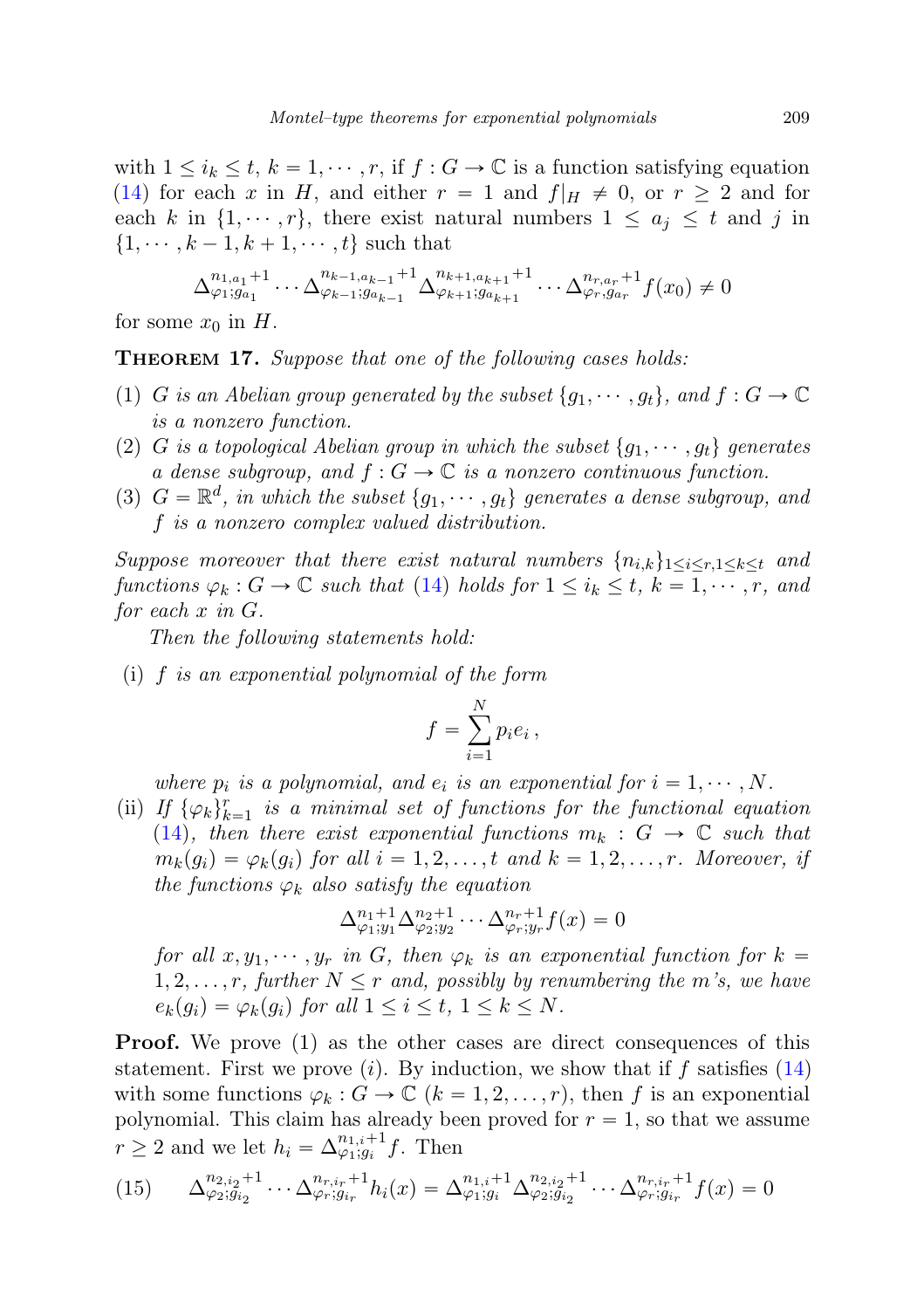for  $1 \leq i, i_k \leq t, k = 2, \dots, r$ , and for all x in G. Thus, the induction hypothesis implies that  $h_i$  is an exponential polynomial for  $1 \leq i \leq t$ . In particular,  $W_i = \tau(h_i)$  is finite dimensional, for  $1 \leq i \leq t$ .

Let  $V = \text{span} \{f\} + W_1 + W_2 + \cdots + W_t$ . Then V is a finite dimensional space. Moreover,

$$
\Delta_{\varphi_1;g_i}^{n_{1,i}+1}(V) \subseteq V, \quad i=1,2\cdots,t
$$

since  $h_i = \Delta_{\varphi_1;g_i}^{n_{1,i}+1} f$  is in  $W_i \subseteq V$ ,  $i = 1,\dots, t$ , and, on the other hand, for each j, the space  $W_j$  is translation invariant. Indeed, Lemma 10 implies that  $W_j$  is  $\Delta_{\varphi_1;g_i}$ -invariant for each i, hence it is also  $\Delta_{\varphi_1;g_i}^{n_{1,i}+1}$ -invariant for each i.

It follows from Theorem 14 that all elements of V are exponential poly-<br>
it is a finite dimensional<br>  $V \subset \mathbb{R}^N$ . Equation and Equation is a finite dimensional nomials. In particular,  $V \subseteq \bigoplus_{k=1}^{N} E_k$ , where each  $E_k$  is a finite dimensional translation invariant vector space, whose elements are exponential monomials with associated exponential function  $e_k : G \to \mathbb{C}$ , and  $i \neq j$  implies  $e_i \neq e_j$ . Thus  $f$  is an exponential polynomial, and it can be decomposed as a sum

$$
f(x) = p_1(x)e_1(x) + \cdots + p_N(x)e_N(x)
$$

where  $p_i e_i$  is a nonzero exponential monomial in  $E_i$   $(i = 1, \dots, N)$ .

Now we prove (ii). The minimality assumption on  $\{\varphi_k\}_{k=1}^r$  implies that for each k in  $\{1, \dots, r\}$  there exist natural numbers  $a_j$  in the set  $\{1, 2, \dots, t\}$ and j in the set  $\{1, \dots, k-1, k+1, \dots, t\}$  such that

$$
\Delta_{\varphi_1;g_{a_1}}^{n_{1,a_1}+1} \cdots \Delta_{\varphi_{k-1};g_{a_{k-1}}}^{n_{k-1,a_{k-1}}+1} \Delta_{\varphi_{k+1};g_{a_{k+1}}}^{n_{k+1,a_{k+1}}+1} \cdots \Delta_{\varphi_r;g_{a_r}}^{n_{r,a_r}+1} f(x) \neq 0
$$

for some  $x_0$  in G. Thus, we can apply Theorem 15 to

$$
\psi_k(x) = \Delta_{\varphi_1; g_{a_1}}^{n_{1,a_1}+1} \cdots \Delta_{\varphi_{k-1}; g_{a_{k-1}}}^{n_{k-1,a_{k-1}}+1} \Delta_{\varphi_{k+1}; g_{a_{k+1}}}^{n_{k+1,a_{k+1}}+1} \cdots \Delta_{\varphi_r; g_{a_r}}^{n_{r,a_r}+1} f(x),
$$

since  $\Delta_{\varphi_k;g_i}^{n_{k,i}+1}\psi_k(x) = 0$  for all x in G and  $i = 1,\dots, t$ , further  $\psi_k \neq 0$ . Thus  $\psi_k$  is an exponential monomial with associated exponential function  $m_k$ , and  $m_k(g_i) = \varphi_k(g_i)$  for  $1 \leq i \leq t$ . Furthermore, if

$$
\Delta_{\varphi_1;g_{a_1}}^{n_{1,a_1}+1} \cdots \Delta_{\varphi_{k-1};g_{a_{k-1}}}^{n_{k-1,a_{k-1}}+1} \Delta_{\varphi_k; y_k}^{n_{k+1,a_{k+1}}+1} \Delta_{\varphi_{k+1};g_{a_{k+1}}}^{n_{k+1,a_{k+1}}+1} \cdots \Delta_{\varphi_r;g_{a_r}}^{n_{r,a_r}+1} f(x) = \Delta_{\varphi_k; y_k}^{n_k+1} \psi_k(x)
$$
  
= 0

for all  $x, y_k$  in G, then  $\varphi_k = m_k$  is an exponential function.

Now we prove that under the given conditions  $N \leq r$ , and each exponential  $e_i$  interpolates one of the functions  $\varphi_1, \varphi_2, \cdots, \varphi_r$  at the set of nodes  ${g_1, g_2, \cdots, g_t}.$ 

The computations in the proof of Theorem 15 show that if  $\varphi_i(g_j) \neq e_{k_0}(g_j)$ , then the operator  $\Delta_{\varphi_i,g_j}: E_{k_0} \to E_{k_0}$  is invertible. Assume that  $e_{k_0}$  is such that for each  $1 \leq i \leq r$ , the function  $e_{k_0}$  does not interpolate  $\varphi_i$  at the nodes  $\{g_1, g_2, \dots, g_t\}$ . This means that for each i in  $\{1, \dots, r\}$ , there exists  $a_i$  in  $\{1, \dots, t\}$  such that  $e_{k_0}(g_{a_i}) \neq \varphi_i(g_{a_i})$ , so that  $\Delta_{\varphi_i,g_{a_i}}^{n_{i,a_i}+1}$  $\varphi_{i;\overline{g_{a_i}}}^{n_{i,a_i+1}}:E_{k_0}\to E_{k_0}$  is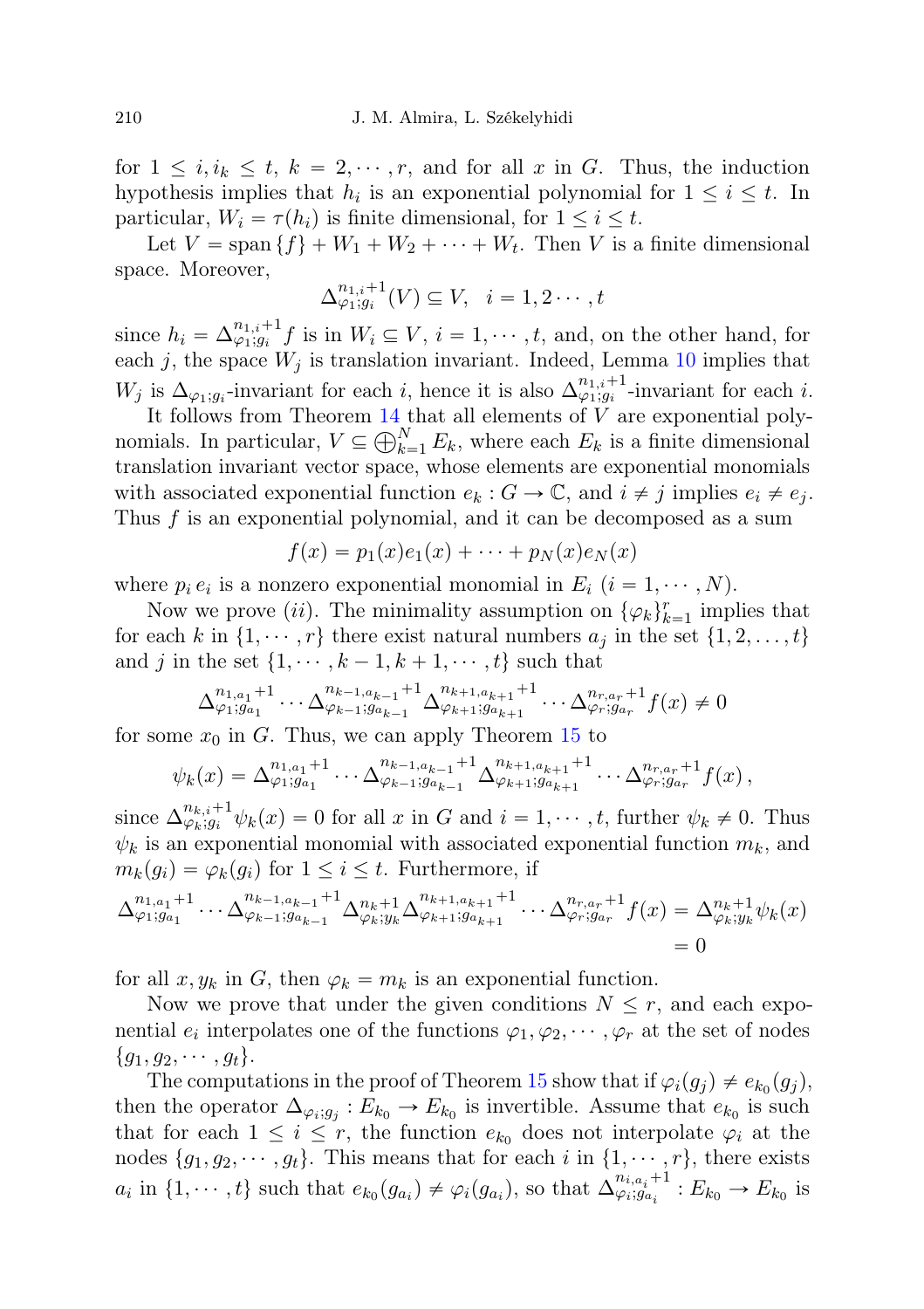invertible. Thus, if the term  $p_{k_0}e_{k_0}$  is nonzero in the decomposition of f as a sum of exponential monomials, then

$$
0 = \Delta_{\varphi_1; g_{a_1}}^{n_{1, a_1} + 1} \Delta_{\varphi_2; g_{a_2}}^{n_{2, a_2} + 1} \cdots \Delta_{\varphi_r; g_{a_r}}^{n_{r, a_r} + 1}(f)
$$
  
= 
$$
\sum_{k=1}^N \Delta_{m_1; g_{a_1}}^{n_{1, a_1} + 1} \Delta_{\varphi_2; g_{a_2}}^{n_{2, a_2} + 1} \cdots \Delta_{\varphi_r; g_{a_r}}^{n_{r, a_r} + 1}(p_k e_k).
$$

Here the k-th term belongs to  $E_k$  and the sum is a direct sum, hence it vanishes if and only if all the terms are zero. However

$$
\Delta_{\varphi_1;g_{a_1}}^{n_{1,a_1}+1} \Delta_{\varphi_2;g_{a_2}}^{n_{2,a_2}+1} \cdots \Delta_{\varphi_r;g_{a_r}}^{n_{r,a_r}+1}(p_{k_0}e_{k_0}) \neq 0
$$

since  $p_{k_0}e_{k_0} \neq 0$ , and the operator  $\Delta_{\varphi_1;\varphi_{a_1}}^{n_{1,a_1}+1}\Delta_{\varphi_2;\varphi_{a_2}}^{n_{2,a_2}+1}\cdots \Delta_{\varphi_r;\varphi_{a_r}}^{n_{r,a_r}+1}: E_{k_0} \to E_{k_0}$ is invertible. This is a contradiction, consequently we conclude that there exists  $1 \leq i = i(k_0) \leq r$  such that  $e_{k_0}(g_j) = \varphi_i(g_j)$  for all  $1 \leq j \leq t$ . As this holds for  $1 \leq k_0 \leq N$ , the proof is complete.

**THEOREM 18.** Let G be an Abelian group. The function  $f : G \to \mathbb{C}$  is a local exponential polynomial if and only if for each positive integer t, and for each elements  $g_1, g_2, \ldots, g_t$  in G there are exponential functions  $m_k : H \to \mathbb{C}$ defined on the subgroup H generated by the  $g_i$ 's, and there are natural numbers  $n_{i,k}$  for  $1 \leq i \leq r, 1 \leq k \leq t$  such that

(16) 
$$
\Delta_{m_1;g_{i_1}}^{n_{1,i_1}+1} \Delta_{m_2;g_{i_2}}^{n_{2,i_2}+1} \cdots \Delta_{m_r;g_{i_r}}^{n_{r,i_r}+1} f(x) = 0
$$

holds for  $1 \leq i_k \leq t$ ,  $k = 1, \dots, r$ , and for all x in H.

**Proof.** If f is a local exponential polynomial and H is a finitely generated subgroup of G with generators  $g_1, \dots, g_t$ , then there exist polynomials  $p_k$ :  $H \to \mathbb{C}$  and exponentials  $m_k : H \to \mathbb{C}$  for  $k = 1, \dots, r$  such that  $f(x) = \sum_{r=0}^{r} f(r) m_r(x)$  for each x in H. Then equation (16) trivially holds for  $_{k=1}^{r} p_k(x) m_k(x)$  for each x in H. Then equation (16) trivially holds for appropriate values of  $n_{k,j}$ . This proves the necessity of the condition.

The sufficiency is a direct consequence of Theorem 17.

If  $f: G \to \mathbb{C}$  is a local exponential polynomial, then the number of exponentials appearing in the decomposition of the restriction of  $f$  to  $H$ may depend on  $H$ . Indeed, we can give the following example: let  $G$ be the set of finitely supported complex sequences  $x = (x_i)_{i \in \mathbb{N}}$ , and let be the set of finitel<br>  $f(x) = \sum_{i \in \mathbb{N}} (2^i)^{x_i} x_i^i$ .

#### References

[1] J. M. Almira, K. F. Abu-Helaiel, On Montel's theorem in several variables, Carpathian J. Math. 31 (2015), 1–10.